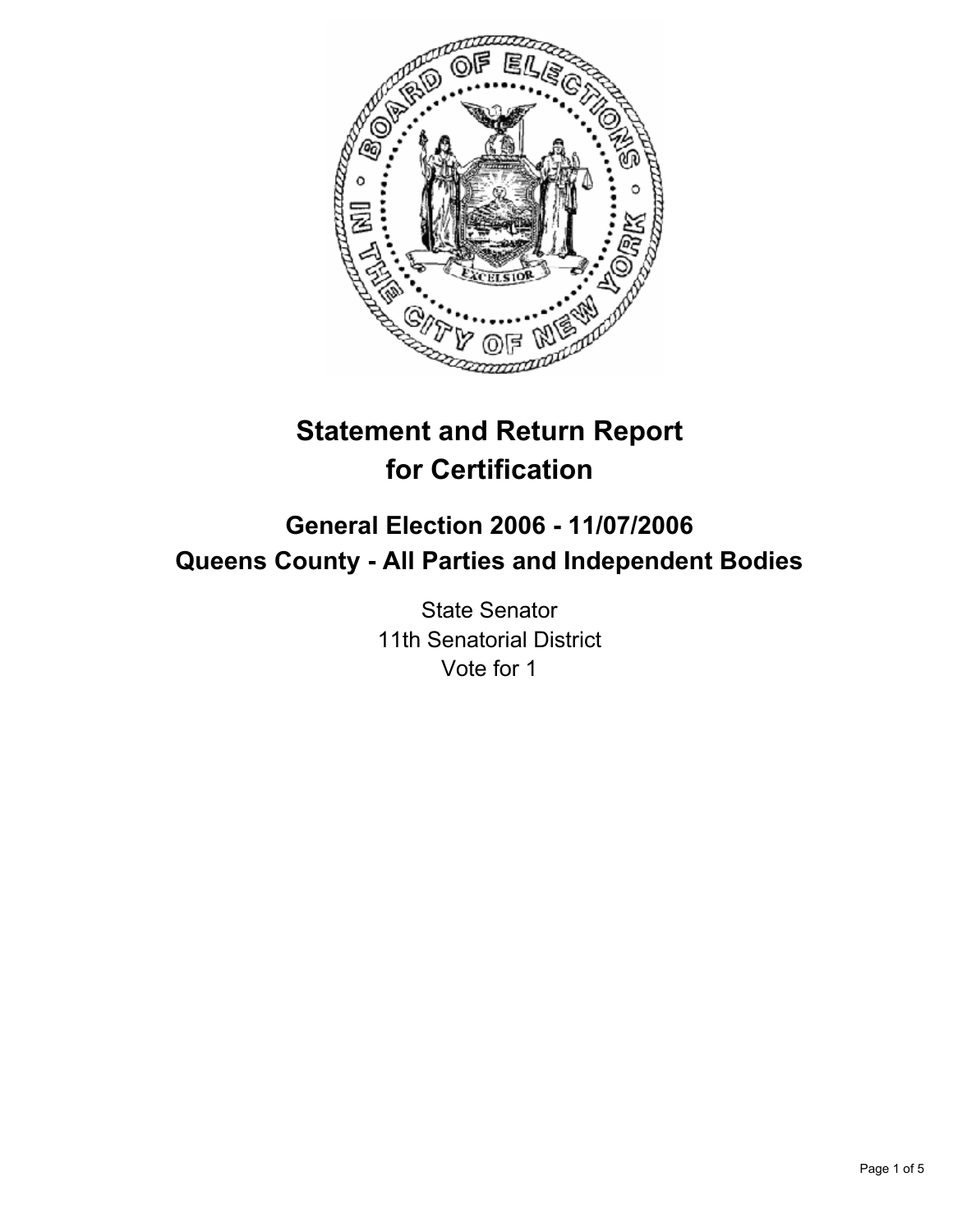

## **Assembly District 22**

| PUBLIC COUNTER                   | 2,931 |
|----------------------------------|-------|
| <b>EMERGENCY</b>                 | 0     |
| ABSENTEE/MILITARY                | 57    |
| AFFIDAVIT                        | 31    |
| <b>Total Ballots</b>             | 3,035 |
| FRANK PADAVAN (REPUBLICAN)       | 953   |
| NORA C MARINO (DEMOCRATIC)       | 1,126 |
| FRANK PADAVAN (INDEPENDENCE)     | 162   |
| FRANK PADAVAN (CONSERVATIVE)     | 133   |
| NORA C MARINO (WORKING FAMILIES) | 43    |
| <b>Total Votes</b>               | 2,417 |
| Unrecorded                       | 618   |

**Assembly District 24**

| <b>PUBLIC COUNTER</b>            | 17,157 |
|----------------------------------|--------|
| <b>EMERGENCY</b>                 | 39     |
| ABSENTEE/MILITARY                | 375    |
| AFFIDAVIT                        | 154    |
| <b>Total Ballots</b>             | 17,795 |
| FRANK PADAVAN (REPUBLICAN)       | 7,331  |
| NORA C MARINO (DEMOCRATIC)       | 6,231  |
| FRANK PADAVAN (INDEPENDENCE)     | 1,574  |
| FRANK PADAVAN (CONSERVATIVE)     | 747    |
| NORA C MARINO (WORKING FAMILIES) | 325    |
| JOSEPH NARTHONE (WRITE-IN)       |        |
| <b>Total Votes</b>               | 16,209 |
| Unrecorded                       | 1.586  |

## **Assembly District 25**

| <b>PUBLIC COUNTER</b>            | 6,955 |
|----------------------------------|-------|
| <b>EMERGENCY</b>                 | 49    |
| ABSENTEE/MILITARY                | 124   |
| <b>AFFIDAVIT</b>                 | 81    |
| <b>Total Ballots</b>             | 7,248 |
| FRANK PADAVAN (REPUBLICAN)       | 3.030 |
| NORA C MARINO (DEMOCRATIC)       | 2,625 |
| FRANK PADAVAN (INDEPENDENCE)     | 444   |
| FRANK PADAVAN (CONSERVATIVE)     | 363   |
| NORA C MARINO (WORKING FAMILIES) | 139   |
| THOMAS COOKE (WRITE-IN)          |       |
| <b>Total Votes</b>               | 6,602 |
| Unrecorded                       | 646   |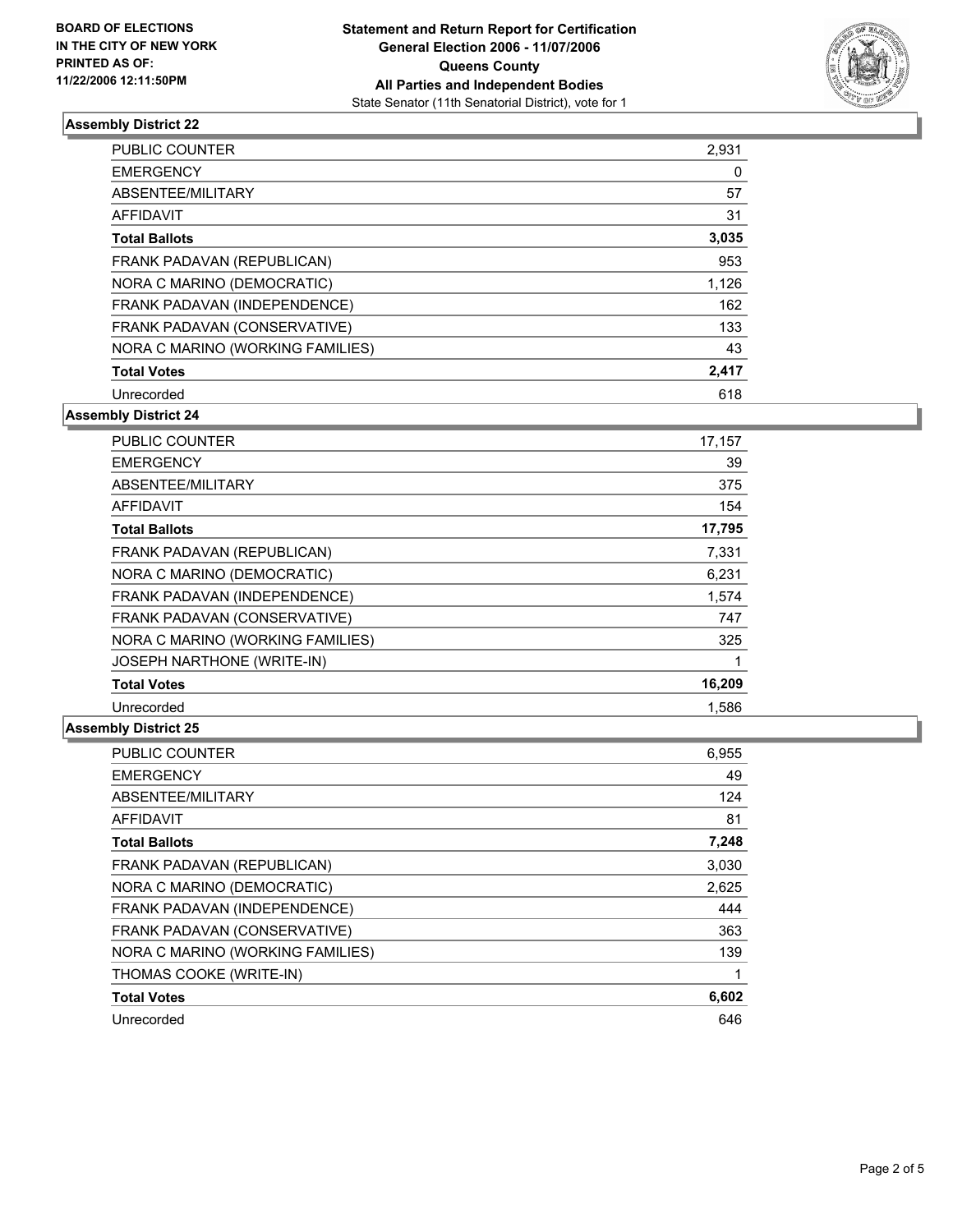

## **Assembly District 26**

| PUBLIC COUNTER                   | 18,106 |  |
|----------------------------------|--------|--|
| <b>EMERGENCY</b>                 | 16     |  |
| ABSENTEE/MILITARY                | 453    |  |
| AFFIDAVIT                        | 162    |  |
| <b>Total Ballots</b>             | 18,806 |  |
| FRANK PADAVAN (REPUBLICAN)       | 8,367  |  |
| NORA C MARINO (DEMOCRATIC)       | 6,310  |  |
| FRANK PADAVAN (INDEPENDENCE)     | 1,376  |  |
| FRANK PADAVAN (CONSERVATIVE)     | 942    |  |
| NORA C MARINO (WORKING FAMILIES) | 341    |  |
| ELLEN YOUNG (WRITE-IN)           | 3      |  |
| <b>Total Votes</b>               | 17,339 |  |
| Unrecorded                       | 1.467  |  |

## **Assembly District 27**

| <b>PUBLIC COUNTER</b>            | 3,067 |
|----------------------------------|-------|
| <b>EMERGENCY</b>                 | 0     |
| ABSENTEE/MILITARY                | 73    |
| <b>AFFIDAVIT</b>                 | 61    |
| <b>Total Ballots</b>             | 3,210 |
| FRANK PADAVAN (REPUBLICAN)       | 1,363 |
| NORA C MARINO (DEMOCRATIC)       | 1,050 |
| FRANK PADAVAN (INDEPENDENCE)     | 246   |
| FRANK PADAVAN (CONSERVATIVE)     | 165   |
| NORA C MARINO (WORKING FAMILIES) | 57    |
| RICHARD MAIELLO (WRITE-IN)       |       |
| <b>Total Votes</b>               | 2,882 |
| Unrecorded                       | 328   |

## **Assembly District 29**

| <b>PUBLIC COUNTER</b>            | 2,369 |
|----------------------------------|-------|
| <b>EMERGENCY</b>                 | 0     |
| ABSENTEE/MILITARY                | 61    |
| <b>AFFIDAVIT</b>                 | 57    |
| <b>Total Ballots</b>             | 2,491 |
| FRANK PADAVAN (REPUBLICAN)       | 486   |
| NORA C MARINO (DEMOCRATIC)       | 1,290 |
| FRANK PADAVAN (INDEPENDENCE)     | 102   |
| FRANK PADAVAN (CONSERVATIVE)     | 48    |
| NORA C MARINO (WORKING FAMILIES) | 38    |
| ALLAN JENNINGS (WRITE-IN)        | 2     |
| ELIZABETH GOLDSMITH (WRITE-IN)   |       |
| <b>Total Votes</b>               | 1,967 |
| Unrecorded                       | 524   |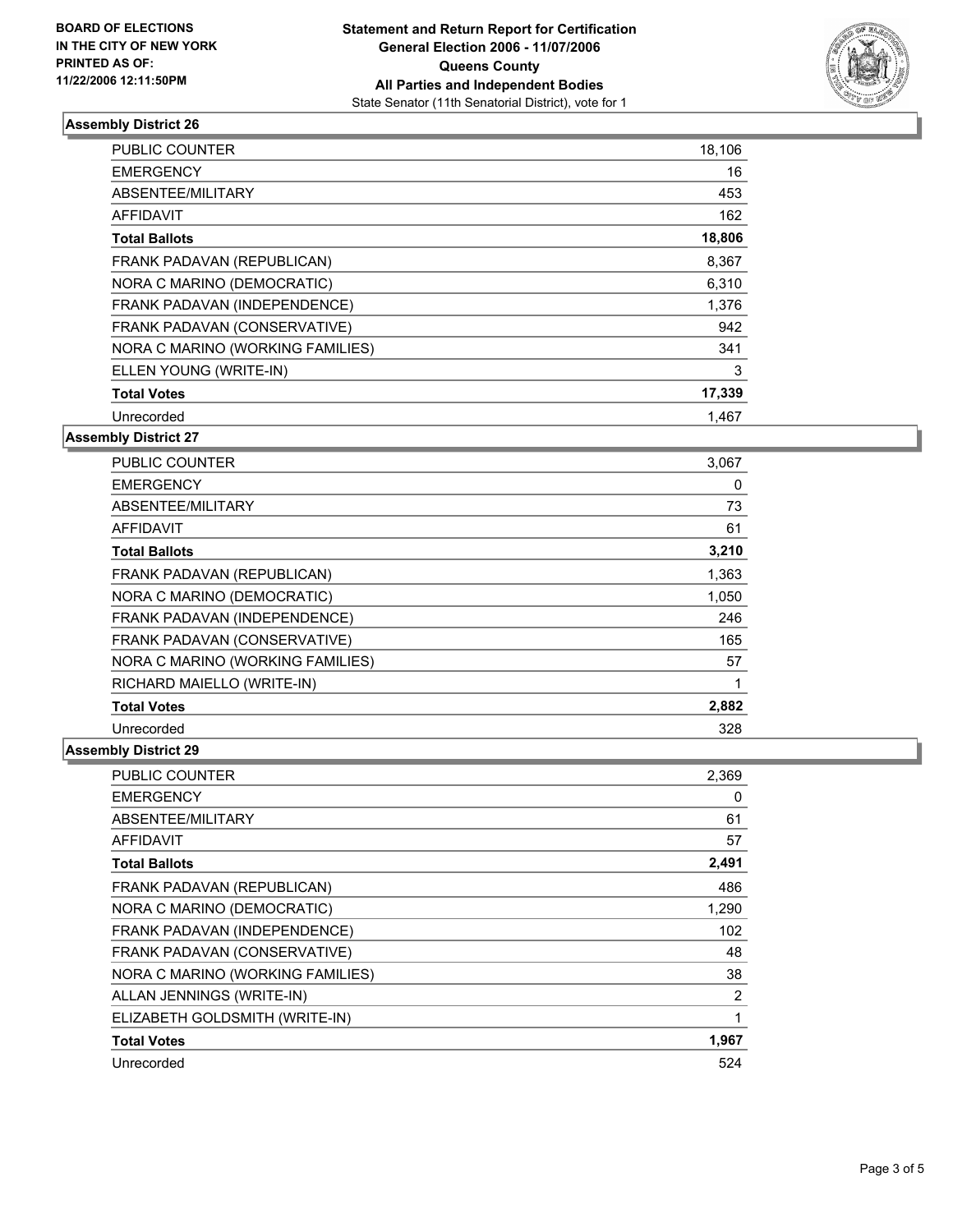

## **Assembly District 33**

| <b>PUBLIC COUNTER</b>            | 5,191 |
|----------------------------------|-------|
| <b>EMERGENCY</b>                 | 0     |
| ABSENTEE/MILITARY                | 74    |
| AFFIDAVIT                        | 56    |
| <b>Total Ballots</b>             | 5,327 |
| FRANK PADAVAN (REPUBLICAN)       | 2,380 |
| NORA C MARINO (DEMOCRATIC)       | 1,633 |
| FRANK PADAVAN (INDEPENDENCE)     | 470   |
| FRANK PADAVAN (CONSERVATIVE)     | 337   |
| NORA C MARINO (WORKING FAMILIES) | 75    |
| <b>Total Votes</b>               | 4,895 |
| Unrecorded                       | 432   |